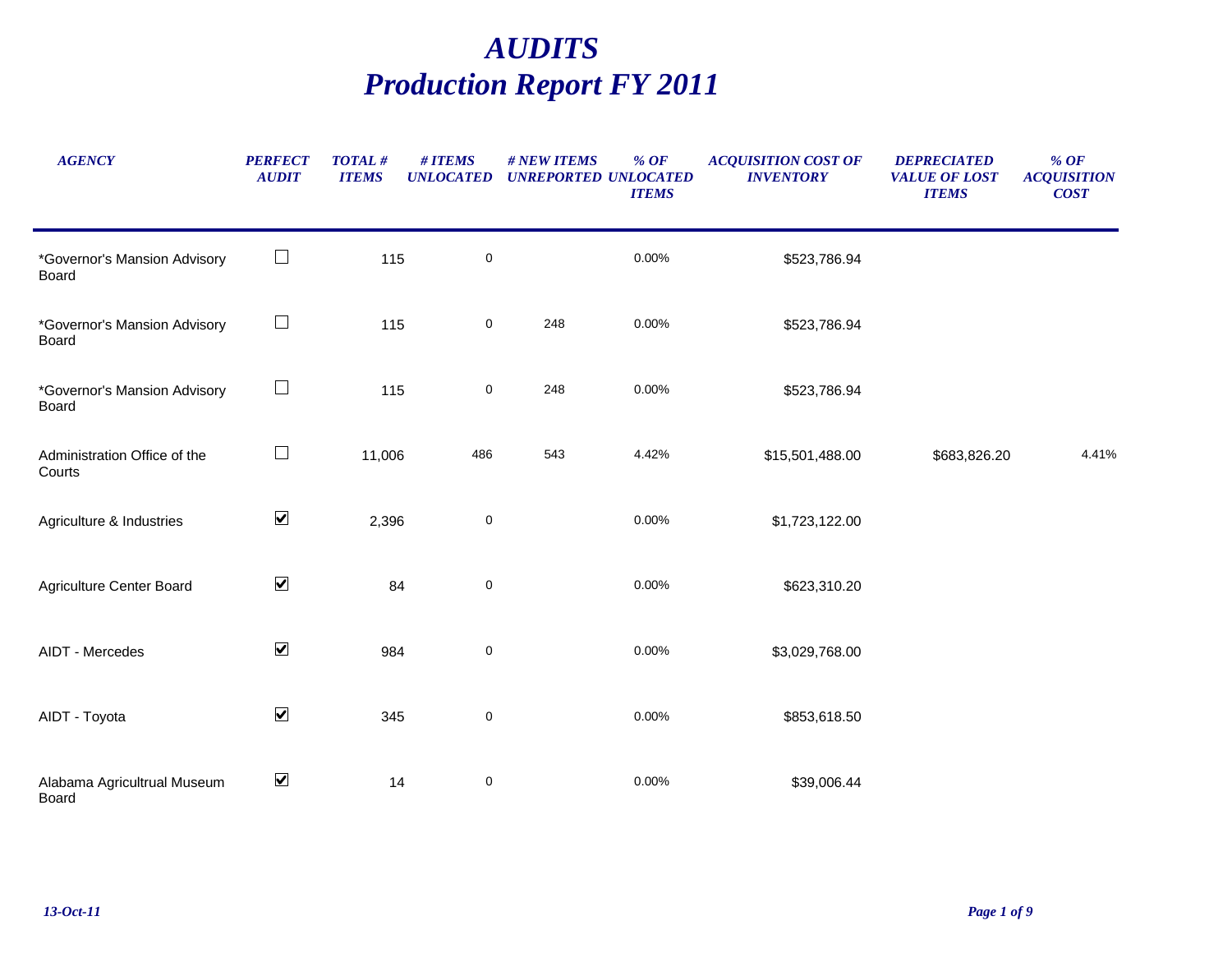| <b>AGENCY</b>                                            | <b>PERFECT</b><br><b>AUDIT</b> | $\pmb{TOTAL\,\#}$<br><b>ITEMS</b> | # ITEMS<br><b>UNLOCATED</b> | # NEW ITEMS<br>$%$ OF<br><b>UNREPORTED UNLOCATED</b><br><b>ITEMS</b> | <b>ACQUISITION COST OF</b><br><b>INVENTORY</b> | <b>DEPRECIATED</b><br><b>VALUE OF LOST</b><br><b>ITEMS</b> | $%$ OF<br><b>ACQUISITION</b><br><b>COST</b> |
|----------------------------------------------------------|--------------------------------|-----------------------------------|-----------------------------|----------------------------------------------------------------------|------------------------------------------------|------------------------------------------------------------|---------------------------------------------|
| Alabama Development Office                               | $\blacktriangledown$           | 182                               | $\pmb{0}$                   | 0.00%                                                                | \$528,170.50                                   |                                                            |                                             |
| Alabama St. Bd. of Reg. for<br><b>Interior Designers</b> | $\blacktriangledown$           |                                   | $\pmb{0}$<br>$\overline{4}$ | $0.00\%$                                                             | \$7,607.00                                     |                                                            |                                             |
| Alabama State Board Of<br>Adjustment                     | $\blacktriangledown$           |                                   | $\pmb{0}$<br>$\sqrt{3}$     | 0.00%                                                                | \$2,611.59                                     |                                                            |                                             |
| Alabama State Senate                                     | $\blacktriangledown$           | 924                               | $\pmb{0}$                   | 0.00%                                                                | \$2,468,208.53                                 |                                                            |                                             |
| Architects Registration Board                            | $\blacktriangledown$           | 37                                | $\pmb{0}$                   | 0.00%                                                                | \$62,659.03                                    |                                                            |                                             |
| <b>Attorney General's Office</b>                         | $\blacktriangledown$           | 861                               | $\mathsf 0$                 | 0.00%                                                                | \$4,532,492.00                                 |                                                            |                                             |
| <b>Banking Department</b>                                | $\blacktriangledown$           | 591                               | $\pmb{0}$                   | 0.00%                                                                | \$887,922.70                                   |                                                            |                                             |
| <b>Battleship Memorial Park</b>                          | $\blacktriangledown$           | 195                               | $\pmb{0}$                   | 0.00%                                                                | \$416,781.20                                   |                                                            |                                             |
| Board of Chiropractic<br>Examiners                       | $\blacktriangledown$           | 10                                | $\pmb{0}$                   | 0.00%                                                                | \$12,934.00                                    |                                                            |                                             |
| Board of Cosmetology                                     | $\blacktriangledown$           | 56                                | $\pmb{0}$                   | 0.00%                                                                | \$112,988.30                                   |                                                            |                                             |
| <b>Board of Dental Examiners</b>                         | $\blacktriangledown$           | 54                                | 0                           | 0.00%                                                                | \$132,151.20                                   |                                                            |                                             |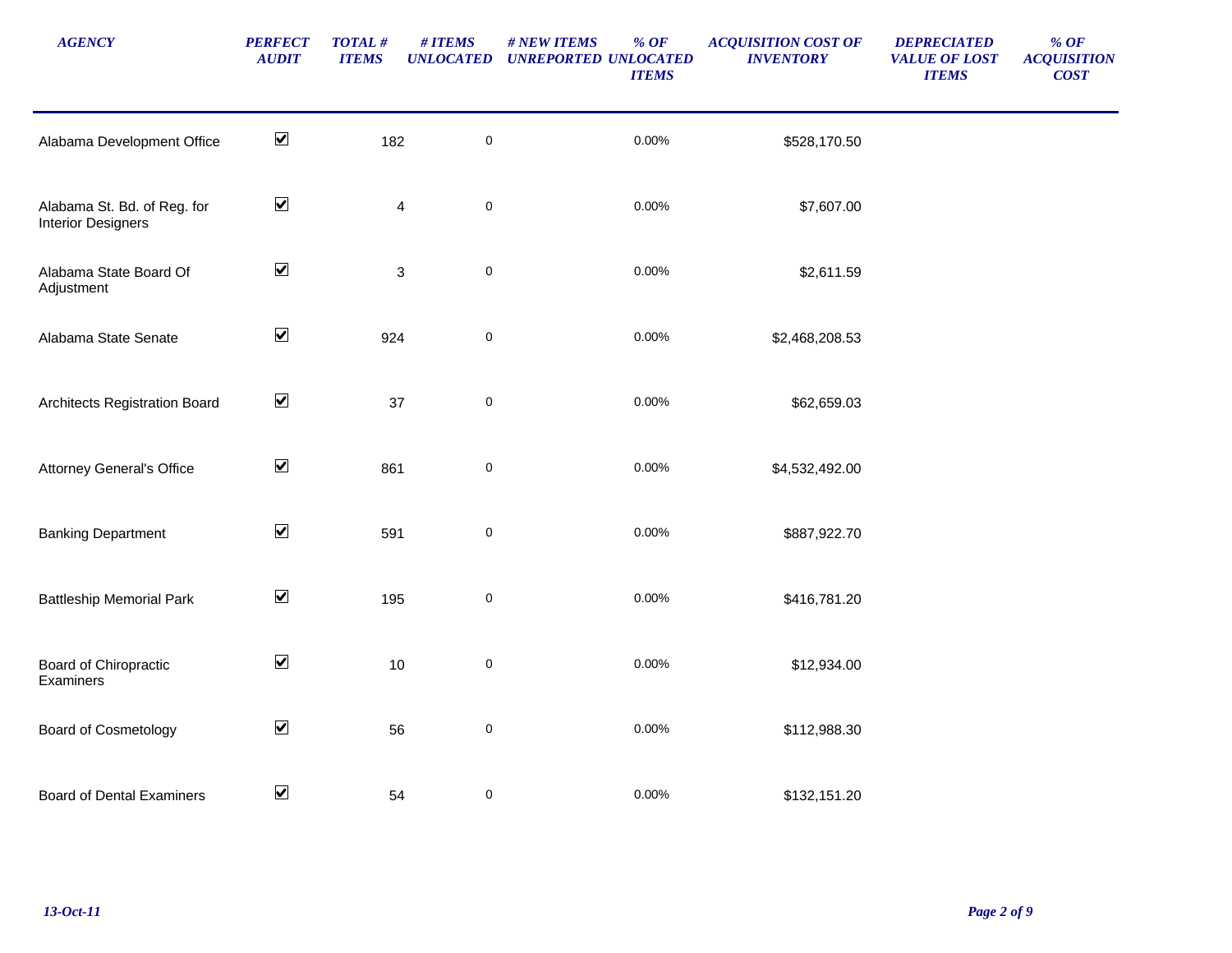| <b>AGENCY</b>                                | <b>PERFECT</b><br><b>AUDIT</b> | TOTAL#<br><b>ITEMS</b> | # ITEMS<br><b>UNLOCATED</b> | # NEW ITEMS<br>% $OF$<br><b>UNREPORTED UNLOCATED</b><br><b>ITEMS</b> | <b>ACQUISITION COST OF</b><br><b>INVENTORY</b> | <b>DEPRECIATED</b><br><b>VALUE OF LOST</b><br><b>ITEMS</b> | $\%$ OF<br><b>ACQUISITION</b><br><b>COST</b> |
|----------------------------------------------|--------------------------------|------------------------|-----------------------------|----------------------------------------------------------------------|------------------------------------------------|------------------------------------------------------------|----------------------------------------------|
| Board of Examiners in<br>Psychology          | $\blacktriangledown$           | 20                     | $\pmb{0}$                   | 0.00%                                                                | \$26,195.44                                    |                                                            |                                              |
| <b>Board of Funeral Services</b>             | $\blacktriangledown$           | 11                     | $\mathsf 0$                 | 0.00%                                                                | \$10,117.34                                    |                                                            |                                              |
| Board of Heat & Air Condition<br>Contractors | $\blacktriangledown$           | 135                    | $\pmb{0}$                   | 0.00%                                                                | \$297,371.90                                   |                                                            |                                              |
| Board of Landscape Architects                | $\blacktriangledown$           |                        | $\pmb{0}$<br>$\mathbf 1$    | 0.00%                                                                | \$708.00                                       |                                                            |                                              |
| <b>Board of Nursing</b>                      | $\blacktriangledown$           | 477                    | $\pmb{0}$                   | 0.00%                                                                | \$1,037,979.90                                 |                                                            |                                              |
| Board of Occupational<br>Therapy             | $\blacktriangledown$           | 11                     | $\pmb{0}$                   | 0.00%                                                                | \$16,524.15                                    |                                                            |                                              |
| Board of Physical Therapy                    | $\blacktriangledown$           | 16                     | $\pmb{0}$                   | 0.00%                                                                | \$17,260.62                                    |                                                            |                                              |
| Board of Plumbers Exam<br>Registration       | $\blacktriangledown$           | 98                     | $\pmb{0}$                   | 0.00%                                                                | \$416,936.40                                   |                                                            |                                              |
| Board of Polygraph Examiners                 | $\blacktriangledown$           |                        | $\pmb{0}$<br>$\mathbf{1}$   | 0.00%                                                                | \$876.00                                       |                                                            |                                              |
| Board of Public Accountancy                  | $\blacktriangledown$           | 70                     | $\pmb{0}$                   | 0.00%                                                                | \$90,782.16                                    |                                                            |                                              |
| Board of Social Work<br>Examiners            | $\blacktriangledown$           | 15                     | $\pmb{0}$                   | 0.00%                                                                | \$29,417.00                                    |                                                            |                                              |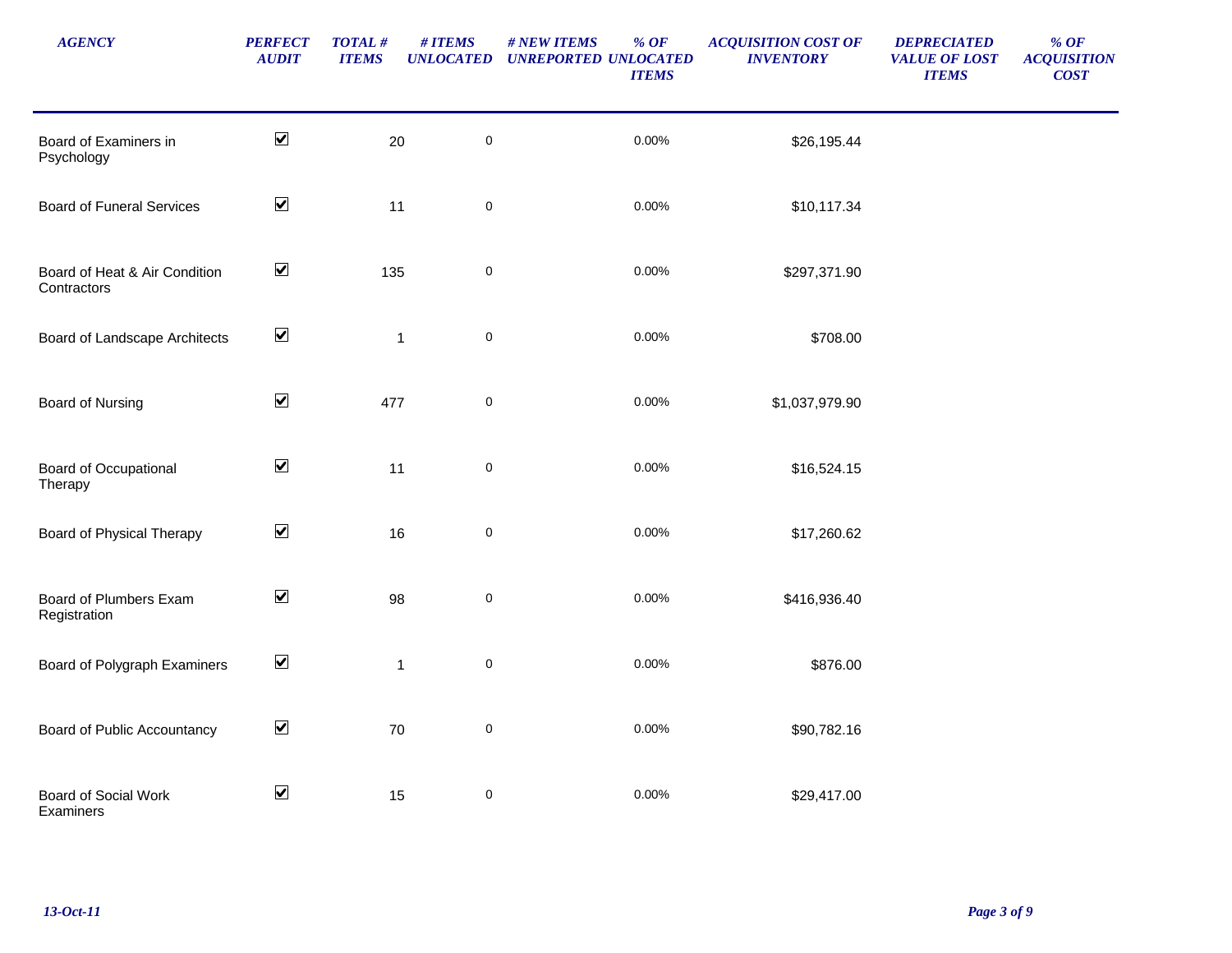| <b>AGENCY</b>                                      | <b>PERFECT</b><br><b>AUDIT</b> | $\pmb{TOTAL\,\#}$<br><b>ITEMS</b> | # ITEMS<br><b>UNLOCATED</b> | # NEW ITEMS<br>$%$ OF<br><b>UNREPORTED UNLOCATED</b><br><b>ITEMS</b> | <b>ACQUISITION COST OF</b><br><b>INVENTORY</b> | <b>DEPRECIATED</b><br><b>VALUE OF LOST</b><br><b>ITEMS</b> | $%$ OF<br><b>ACQUISITION</b><br><b>COST</b> |
|----------------------------------------------------|--------------------------------|-----------------------------------|-----------------------------|----------------------------------------------------------------------|------------------------------------------------|------------------------------------------------------------|---------------------------------------------|
| Board of Veterinary Medical<br>Examiners           | $\blacktriangledown$           | 13                                | $\pmb{0}$                   | 0.00%                                                                | \$35,576.72                                    |                                                            |                                             |
| <b>Building Commission</b>                         | $\blacktriangledown$           | 68                                | $\mathbf 0$                 | 0.00%                                                                | \$147,548.90                                   |                                                            |                                             |
| Bureau of Tourism and Travel                       | $\blacktriangledown$           | 127                               | $\mathbf 0$                 | 0.00%                                                                | \$257,008.10                                   |                                                            |                                             |
| Child Abuse and Neglect<br><b>Prevention Board</b> | $\blacktriangledown$           | 102                               | $\pmb{0}$                   | 0.00%                                                                | \$171,978.40                                   |                                                            |                                             |
| Choc/Pea/Yellow Rivers<br>Watershed                | $\blacktriangledown$           | 13                                | $\mathbf 0$                 | 0.00%                                                                | \$651,335.90                                   |                                                            |                                             |
| <b>Credit Union Administration</b>                 | $\blacktriangledown$           | 15                                | $\pmb{0}$                   | 0.00%                                                                | \$28,202.59                                    |                                                            |                                             |
| Criminal Justice Information<br>System             | $\blacktriangledown$           | 466                               | $\pmb{0}$                   | 0.00%                                                                | \$3,644,077.00                                 |                                                            |                                             |
| Department of Conservation                         | $\blacktriangledown$           | 12,042                            | $\pmb{0}$                   | 0.00%                                                                | \$53,947,611.00                                |                                                            |                                             |
| <b>Department of Corrections</b>                   | $\blacktriangledown$           | 9,976                             | $\pmb{0}$                   | 0.00%                                                                | \$36,905,240.00                                |                                                            |                                             |
| Department of Education                            | $\blacktriangledown$           | 3,735                             |                             |                                                                      | \$7,350,708.00                                 |                                                            |                                             |
| Department of Revenue                              | $\blacktriangledown$           | 4,627                             | 0                           | 0.00%                                                                | \$8,550,635.00                                 |                                                            |                                             |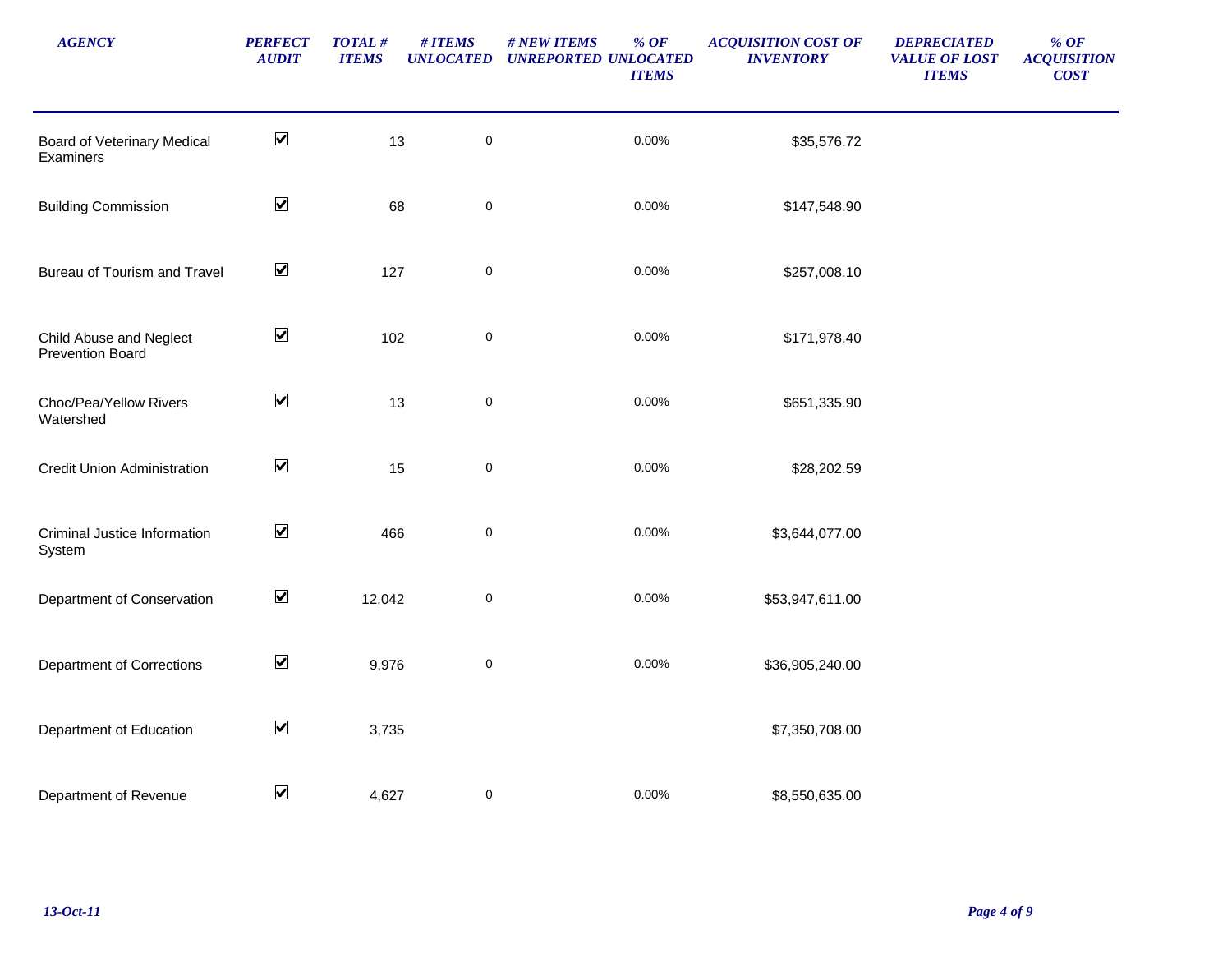| <b>AGENCY</b>                                                       | <b>PERFECT</b><br><b>AUDIT</b> | <b>TOTAL#</b><br><b>ITEMS</b> | # ITEMS<br><b>UNLOCATED</b> | # NEW ITEMS<br>$%$ OF<br><b>UNREPORTED UNLOCATED</b><br><b>ITEMS</b> | <b>ACQUISITION COST OF</b><br><b>INVENTORY</b> | <b>DEPRECIATED</b><br><b>VALUE OF LOST</b><br><b>ITEMS</b> | $\%$ OF<br><b>ACQUISITION</b><br><b>COST</b> |
|---------------------------------------------------------------------|--------------------------------|-------------------------------|-----------------------------|----------------------------------------------------------------------|------------------------------------------------|------------------------------------------------------------|----------------------------------------------|
| <b>Dietetic/Nutrition Practice</b><br>Board                         | $\blacktriangleright$          |                               | $\pmb{0}$<br>$\overline{4}$ | 0.00%                                                                | \$7,978.75                                     |                                                            |                                              |
| <b>Farmers Market Authority</b>                                     | $\blacktriangledown$           | 53                            | $\pmb{0}$                   | 0.00%                                                                | \$148,643.93                                   |                                                            |                                              |
| Finance Central Accounting &<br><b>Controls Division</b>            | $\blacktriangledown$           | 75                            | $\pmb{0}$                   | 0.00%                                                                | \$97,543.66                                    |                                                            |                                              |
| <b>Finance Central Accounting</b><br>Bldg. Auth.                    | $\blacktriangledown$           | 151                           | $\pmb{0}$                   | 0.00%                                                                | \$408,038.00                                   |                                                            |                                              |
| <b>Finance Central Accounting</b><br><b>Bldg. Finance Authority</b> | $\blacktriangledown$           | 23                            | $\pmb{0}$                   | 0.00%                                                                | \$57,324.56                                    |                                                            |                                              |
| <b>Finance Central Accounting</b><br>Offc of Fleet Mgt. Div         | $\blacktriangledown$           | 334                           | $\pmb{0}$                   | 0.00%                                                                | \$4,888,488.00                                 |                                                            |                                              |
| <b>Finance Central Accounting</b><br>Risk Management Div            | $\blacktriangledown$           | 258                           | $\pmb{0}$                   | 0.00%                                                                | \$604,977.50                                   |                                                            |                                              |
| Finance Central Mail and<br>Supply                                  | $\blacktriangledown$           | 59                            | $\pmb{0}$                   | 0.00%                                                                | \$2,183,661.00                                 |                                                            |                                              |
| Finance Legal                                                       | $\blacktriangledown$           | 38                            | $\pmb{0}$                   | 0.00%                                                                | \$36,631.26                                    |                                                            |                                              |
| Finance Personnel                                                   | $\blacktriangledown$           | 15                            | $\pmb{0}$                   | 0.00%                                                                | \$10,891.86                                    |                                                            |                                              |
| Governor's Office                                                   | $\blacktriangledown$           | 219                           | $\mathbf 0$                 | 0.00%                                                                | \$262,658.60                                   |                                                            |                                              |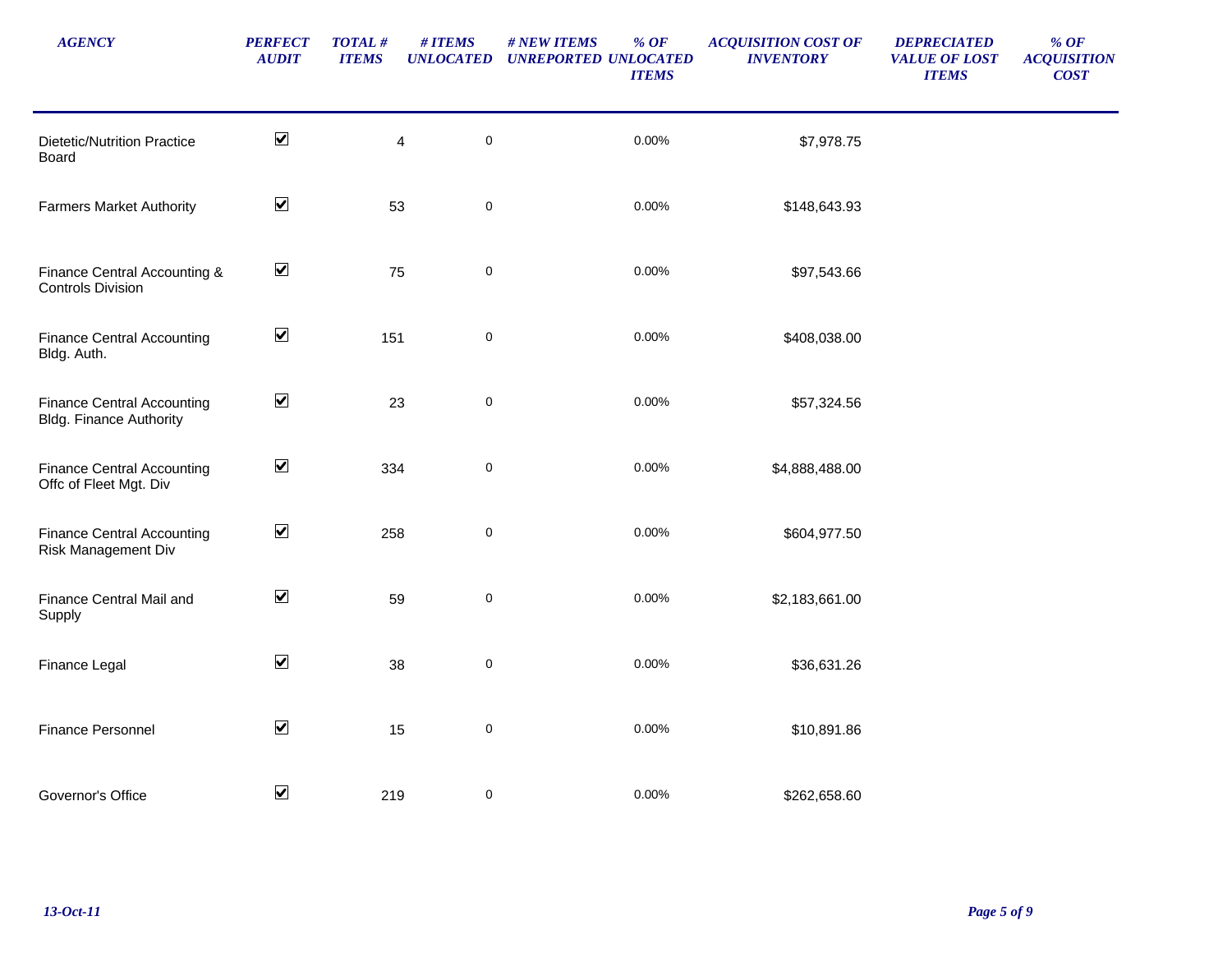| <b>AGENCY</b>                               | <b>PERFECT</b><br><b>AUDIT</b> | TOTAL#<br><b>ITEMS</b> | # ITEMS<br><b>UNLOCATED</b> | # NEW ITEMS<br>$%$ OF<br><b>UNREPORTED UNLOCATED</b><br><b>ITEMS</b> | <b>ACQUISITION COST OF</b><br><b>INVENTORY</b> | <b>DEPRECIATED</b><br><b>VALUE OF LOST</b><br><b>ITEMS</b> | $\%$ OF<br><b>ACQUISITION</b><br>COST |
|---------------------------------------------|--------------------------------|------------------------|-----------------------------|----------------------------------------------------------------------|------------------------------------------------|------------------------------------------------------------|---------------------------------------|
| Governor's Office on<br><b>Disabilities</b> | $\blacktriangledown$           | 13                     | $\pmb{0}$                   | 0.00%                                                                | \$20,077.03                                    |                                                            |                                       |
| HAVA (SEE VOTER<br><b>REGISTRATION)</b>     | $\Box$                         | 1,012                  | 16                          | 1.58%                                                                | \$2,029,622.00                                 | \$13,287.91                                                | 0.65%                                 |
| <b>Hearing Instrument Dealers</b><br>Bd.    | $\blacktriangledown$           |                        | $\mathsf 0$<br>$\,$ 5 $\,$  | 0.00%                                                                | \$4,751.70                                     |                                                            |                                       |
| Historic Chattahoochee<br>Commission        | $\blacktriangledown$           | 35                     | $\mathsf 0$                 | 0.00%                                                                | \$64,154.47                                    |                                                            |                                       |
| Home Builders Licensure Bd.                 | $\blacktriangledown$           | 167                    | $\pmb{0}$                   | 0.00%                                                                | \$469,942.30                                   |                                                            |                                       |
| <b>Indian Affairs Commission</b>            | $\blacktriangledown$           | 13                     | $\pmb{0}$                   | 0.00%                                                                | \$15,487.10                                    |                                                            |                                       |
| Insurance Department                        | $\blacktriangledown$           | 654                    | $\pmb{0}$                   | 0.00%                                                                | \$2,558,967.00                                 |                                                            |                                       |
| <b>Judicial Building Authority</b>          | $\Box$                         | 457                    | $\pmb{0}$                   | 0.00%                                                                | \$628,441.80                                   |                                                            |                                       |
| Legislative Fiscal Office                   | $\blacktriangledown$           | 84                     | $\pmb{0}$                   | 0.00%                                                                | \$195,880.40                                   |                                                            |                                       |
| Legislative Reference Service               | $\blacktriangledown$           | 139                    | $\pmb{0}$                   | 0.00%                                                                | \$182,767.60                                   |                                                            |                                       |
| Lieutenant Governor's Office                | $\blacktriangledown$           | 29                     | 0                           | 0.00%                                                                | \$30,063.11                                    |                                                            |                                       |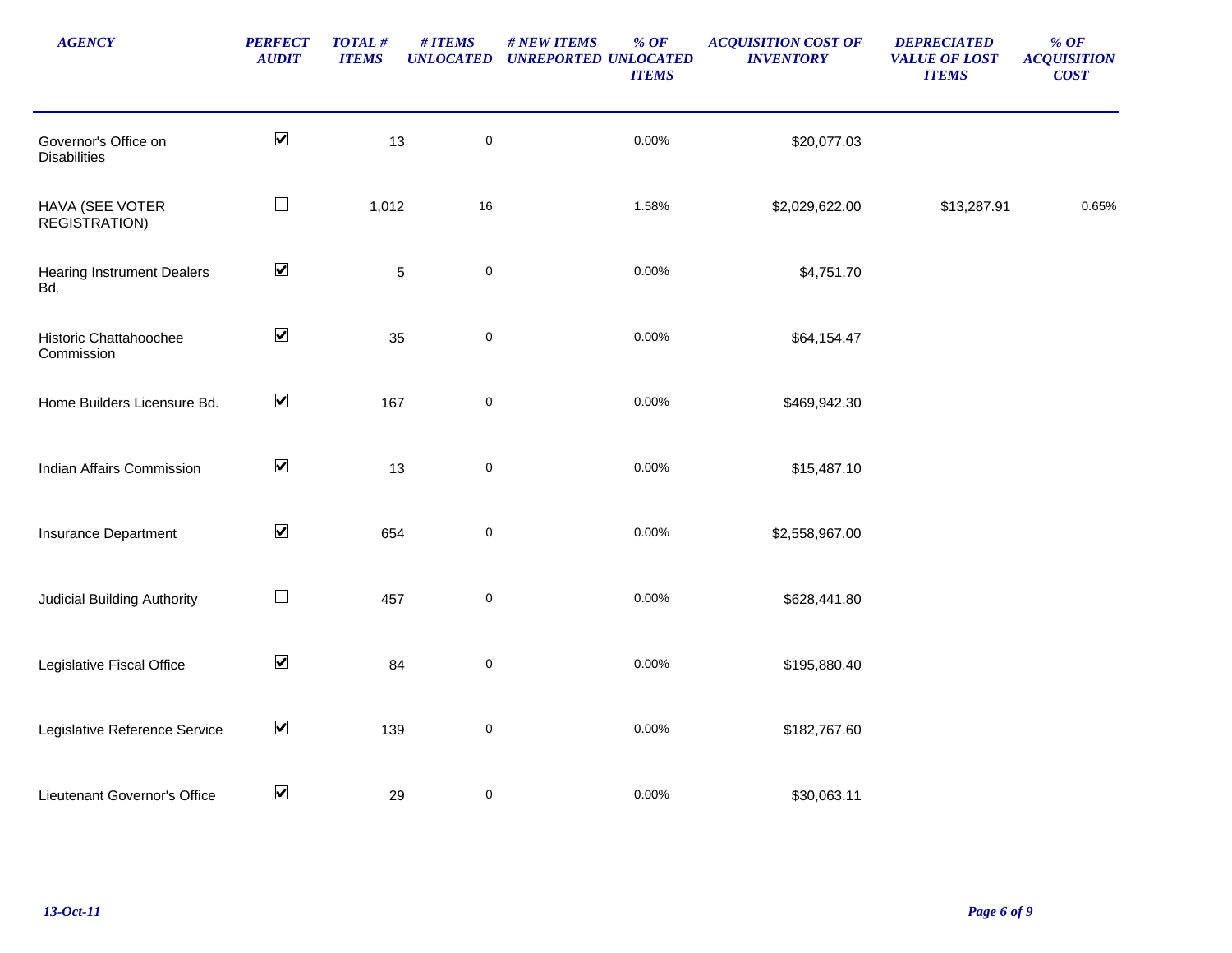| <b>AGENCY</b>                          | <b>PERFECT</b><br><b>AUDIT</b> | <b>TOTAL#</b><br><b>ITEMS</b> | # ITEMS<br><b>UNLOCATED</b> | # NEW ITEMS<br>$\%$ OF<br><b>UNREPORTED UNLOCATED</b><br><b>ITEMS</b> | <b>ACQUISITION COST OF</b><br><b>INVENTORY</b> | <b>DEPRECIATED</b><br><b>VALUE OF LOST</b><br><b>ITEMS</b> | $%$ OF<br><b>ACQUISITION</b><br><b>COST</b> |
|----------------------------------------|--------------------------------|-------------------------------|-----------------------------|-----------------------------------------------------------------------|------------------------------------------------|------------------------------------------------------------|---------------------------------------------|
| Manufactured Housing<br>Commission     | $\blacktriangledown$           | 88                            | $\pmb{0}$                   | 0.00%                                                                 | \$249,514.50                                   |                                                            |                                             |
| Motor Sports Hall of Fame              | $\Box$                         | 66                            | $\pmb{0}$                   | 0.00%                                                                 | \$2,003,005.01                                 |                                                            |                                             |
| Multiple Needs Child Office            | $\blacktriangledown$           |                               | $\pmb{0}$<br>19             | 0.00%                                                                 | \$16,973.66                                    |                                                            |                                             |
| Nursing Home Administration            | $\blacktriangledown$           |                               | $\mathbf 5$<br>$\pmb{0}$    | 0.00%                                                                 | \$7,675.85                                     |                                                            |                                             |
| Office of Prosecution Services         | $\Box$                         | 536                           | $\sqrt{3}$                  | 0.56%                                                                 | \$1,534,519.00                                 | \$463.20                                                   | 0.03%                                       |
| Peace Officers Annuity and<br>Benefit  | $\blacktriangledown$           | 17                            | $\pmb{0}$                   | 0.00%                                                                 | \$38,034.38                                    |                                                            |                                             |
| Peace Officers Standards &<br>Training | $\blacktriangledown$           | 134                           | $\pmb{0}$                   | 0.00%                                                                 | \$215,108.60                                   |                                                            |                                             |
| <b>Personnel Department</b>            | $\blacktriangledown$           | 582                           | $\pmb{0}$                   | 0.00%                                                                 | \$1,441,212.00                                 |                                                            |                                             |
| Postsecondary Education                | $\blacktriangledown$           | 479                           | $\pmb{0}$                   | 0.00%                                                                 | \$666,118.50                                   |                                                            |                                             |
| <b>Public Service Commission</b>       | $\blacktriangledown$           | 654                           | $\pmb{0}$                   | 0.00%                                                                 | \$1,829,730.00                                 |                                                            |                                             |
| Real Estate Commission                 | $\blacktriangledown$           | 361                           | $\boldsymbol{0}$            | 0.00%                                                                 | \$645,823.64                                   |                                                            |                                             |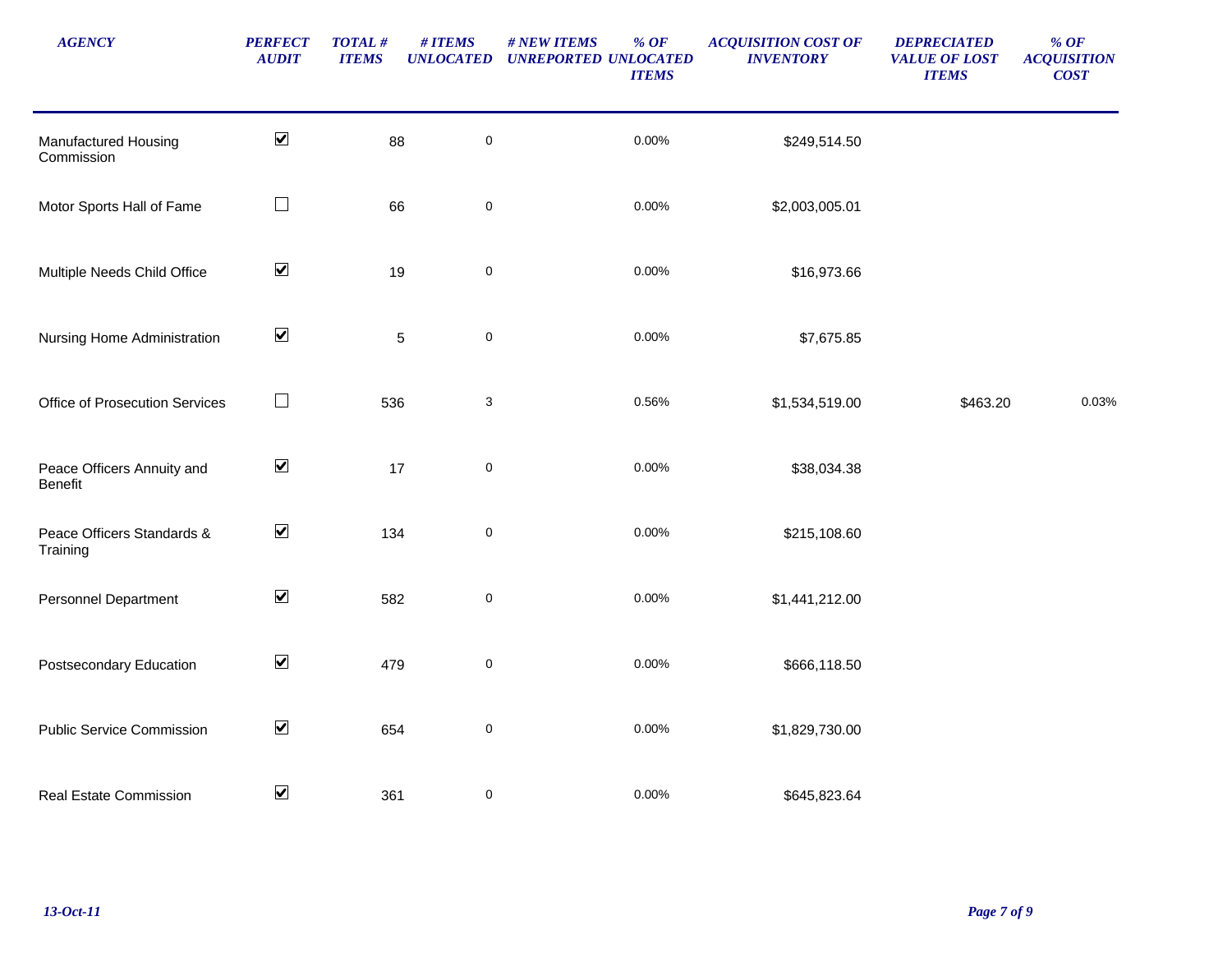| <b>AGENCY</b>                                 | <b>PERFECT</b><br><b>AUDIT</b> | $\boldsymbol{TOT\!AL\,\#}$<br><b>ITEMS</b> | # ITEMS<br><b>UNLOCATED</b> | # NEW ITEMS<br>$%$ OF<br><b>UNREPORTED UNLOCATED</b><br><b>ITEMS</b> | <b>ACQUISITION COST OF</b><br><b>INVENTORY</b> | <b>DEPRECIATED</b><br><b>VALUE OF LOST</b><br><b>ITEMS</b> | $\%$ OF<br><b>ACQUISITION</b><br><b>COST</b> |
|-----------------------------------------------|--------------------------------|--------------------------------------------|-----------------------------|----------------------------------------------------------------------|------------------------------------------------|------------------------------------------------------------|----------------------------------------------|
| Secretary of State                            | $\blacktriangleright$          | 204                                        | $\pmb{0}$                   | 0.00%                                                                | \$597,473.70                                   |                                                            |                                              |
| <b>Securities Commission</b>                  | $\blacktriangleright$          | 264                                        | $\pmb{0}$                   | 0.00%                                                                | \$691,053.70                                   |                                                            |                                              |
| Soil & Water Conservation<br>Commission       | $\blacktriangledown$           | 42                                         | $\pmb{0}$                   | 0.00%                                                                | \$128,773.80                                   |                                                            |                                              |
| Speaker of the House                          | $\blacktriangledown$           | 21                                         | $\pmb{0}$                   | 0.00%                                                                | \$26,864.90                                    |                                                            |                                              |
| <b>State Auditor's Office</b>                 | $\blacktriangledown$           | 188                                        | $\pmb{0}$                   | 0.00%                                                                | \$272,547.00                                   |                                                            |                                              |
| <b>State Board for General</b><br>Contractors | $\blacktriangledown$           | 68                                         | $\pmb{0}$                   | 0.00%                                                                | \$270,124.10                                   |                                                            |                                              |
| State Employees Insurance<br>Board            | $\blacktriangledown$           | 318                                        | $\pmb{0}$                   | 0.00%                                                                | \$1,494,120.00                                 |                                                            |                                              |
| State Industrial Development<br>Authority     | $\blacktriangledown$           |                                            | $\pmb{0}$<br>$\overline{2}$ | 0.00%                                                                | \$1,912.92                                     |                                                            |                                              |
| <b>State Treasurer's Office</b>               | $\blacktriangleright$          | 221                                        | $\pmb{0}$                   | 0.00%                                                                | \$738,093.40                                   |                                                            |                                              |
| Supreme Court and State Law<br>Library        | $\blacktriangledown$           | 199                                        | $\pmb{0}$                   | 0.00%                                                                | \$482,235.00                                   |                                                            |                                              |
| <b>Surface Minning Commission</b>             | $\blacktriangledown$           | 144                                        | $\pmb{0}$                   | 0.00%                                                                | \$635,399.30                                   |                                                            |                                              |